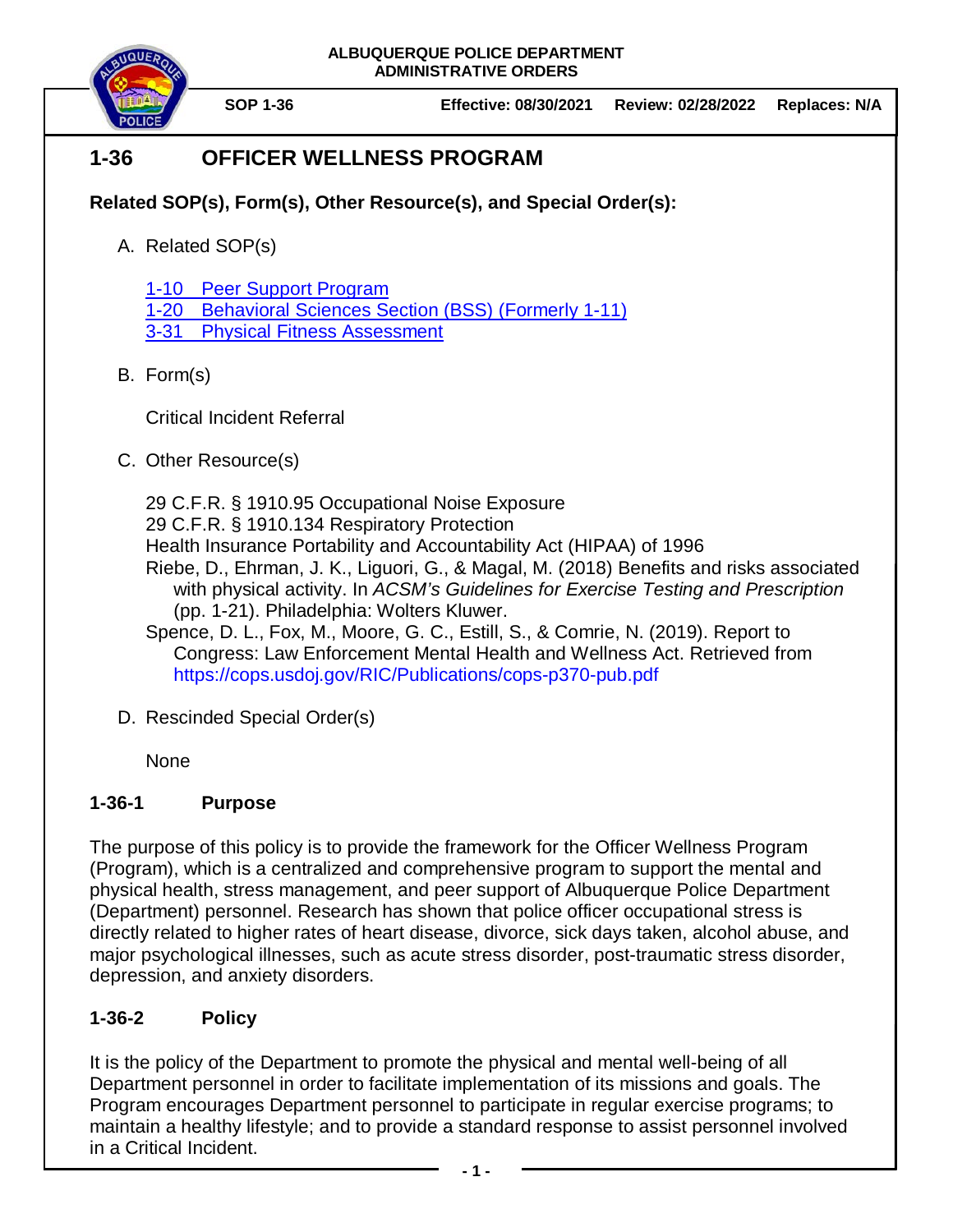

**SOP 1-36 Effective: 08/30/2021 Review: 02/28/2022 Replaces: N/A**

#### **1-36-3 Definitions N/A**

## A. Critical Incident

- 1. An event that involves circumstances that go beyond the usual range of experiences that occur during everyday policing and within mainstream society. Typically, a Critical Incident involves loss of life, significant injuries, significant damage to property, or requires heightened use and coordination of public resources. The three types of Critical Incidents are as follows:
	- a. Tier 1 Critical Incident: An incident that includes, but is not limited to, an officerinvolved shooting (OIS); in the line-of-duty death; Department personnel attempted and completed suicides; child fatality or injury with great bodily harm; and unsuccessful cardiopulmonary resuscitation (CPR) on a child;
	- b. Tier 2 Critical Incident: An incident that includes, but is not limited to, a completed suicide in response to a call for service; homicide; injury to sworn personnel; and any legitimate suspicion or reports to a supervisor of potential substance abuse problems; and
	- c. Tier 3 Critical Incident: An incident where supervisors and peers can request assistance from Behavioral Sciences Section (BSS) or Peer Support Program personnel regarding, but not limited to, mental health issues; and/or work performance concerns about psychological wellness or substance abuse.
- B. Critical Incident Check-up

A mandatory meeting with a BSS licensed behavioral health clinician (clinician) that occurs when Department personnel are involved in a Critical Incident.

C. Mandated Workout Time

On-duty exercise time allocated for sworn personnel who serve in a unit with a physical fitness requirement; or on-duty exercise time allocated for sworn personnel when a Bureau Chief has determined that such a program benefits a particular bureau, division, section, or unit.

D. Mental Wellness Check-up

A mandatory meeting with a BSS clinician. For some bureaus or divisions, these meetings may be required semi-annually due to the potential for high stress or mentally challenging encounters or investigations that these specialized units conduct. A mental wellness check-up may help Department personnel address common stress factors encountered during policing and law enforcement activities. A mental wellness check-up is not a fitness for duty examination.

E. Physical Fitness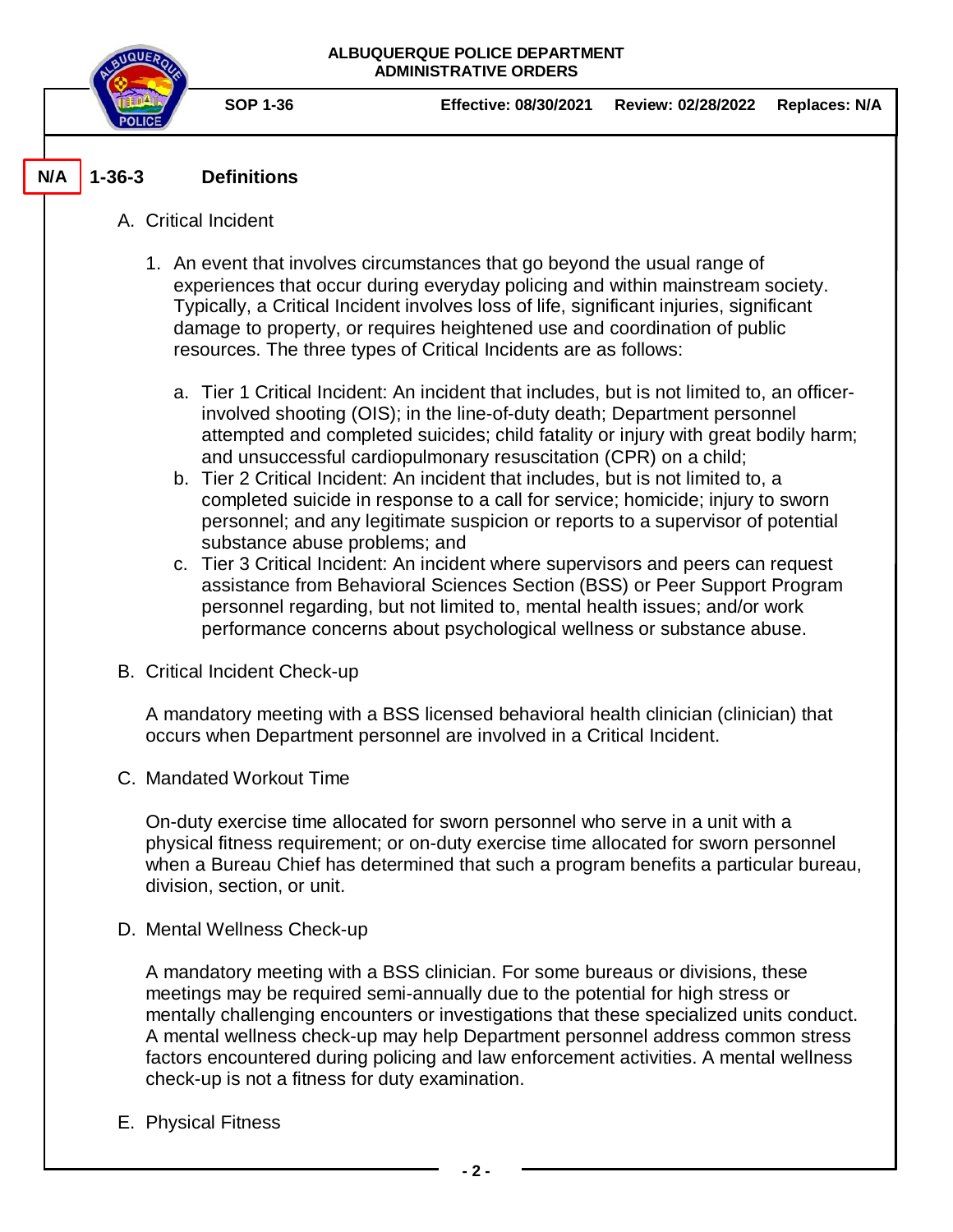

The ability to carry out daily tasks with vigor and alertness, without undue fatigue, and with ample energy to enjoy leisure-time pursuits and meet unforeseen emergencies.

F. Physical Fitness Check-up

A program that combines the results of the annual physical fitness test, a regular exercise program that is consistent with the American College of Sports Medicine's (ACSM) definition and recommendations, and an annual physical wellness check-up to assist and incentivize Department personnel in maintaining a minimum level of physical health throughout their career.

G. Physical Wellness Check-up

An annual check-up performed by the City of Albuquerque Employee Health Center that includes blood testing to detect markers for physical health and stress indicators that are common to law enforcement duties, an OSHA-approved hearing test, and respirator medical evaluation.

H. Regular Exercise Program

Any exercise routine that addresses aerobic and/or anaerobic conditioning. Qualifying exercise programs should be safe, well-designed and consistent with ACSM recommendations.

I. Time-Off Bank (TOBANK)

Incentive hours for the regular exercise program are stored in the employee's Time-Off Bank (TOBANK). TOBANK time is available for all Department personnel. Exercise incentive hours are stored for use by Department personnel and will expire after one (1) year if they are not used. TOBANK hours are not paid out when an employee's City employment discontinues.

# **1-36-4 General Requirements**

- A. The Officer Wellness Program consists of three components designed to improve the overall health and well-being of Department personnel and their families.
	- 1. Physical Wellness Component
		- a. Annual Physical Wellness Check-up: A check-up that includes testing that is completed through the City's Employee Health Center and consists of:
			- i. Blood testing to check for markers of general physical health that may indicate adverse reactions to high stress levels or indicators for heart disease, cancer, diabetes and other common health risks for first responders;
			- ii. A hearing test, consistent with OSHA regulations (29 C.F.R. § 1910.95);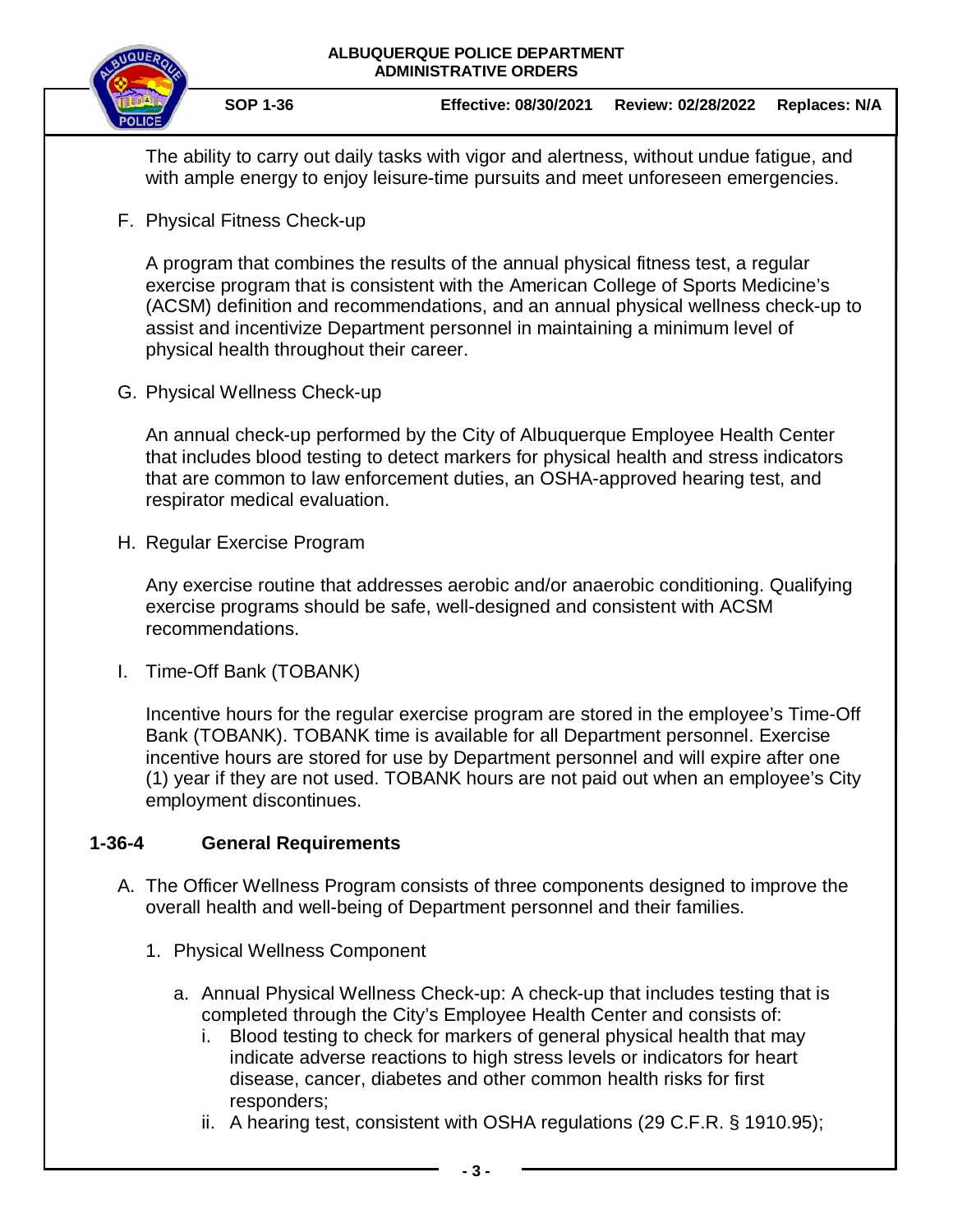

**SOP 1-36 Effective: 08/30/2021 Review: 02/28/2022 Replaces: N/A**

- iii. A respirator medical evaluation, consistent with OSHA regulations (29 C.F.R. § 1910.134); and
- iv. A mandatory annual physical wellness check-up for all sworn personnel.
- b. Physical Fitness Check-up: A check-up that consists of the annual physical fitness test, consistent with SOP Physical Fitness Assessment.
	- i. The Physical Fitness Check-up is mandatory for all sworn personnel.
- 2. Regular Exercise Component
	- a. Department personnel are encouraged to participate in a voluntary, regular exercise program to maintain a healthy lifestyle.
- 3. Mental Wellness Component
	- a. The Mental Wellness Component of the Program consists of a coordinated effort between BSS personnel, Peer Support Program personnel, and Chaplain Unit personnel in order to provide assistance, emotional support, and counseling during or after Critical Incidents, or high-stress situations for Department personnel and their families.
	- b. This component consists of:
		- i. Attendance at an annual mental wellness check-up with a BSS clinician;
			- 1. Sworn personnel shall be required to attend the appointment but are not required to respond to any questions unless they choose to engage with the BSS clinician.
		- ii. Routine check-ups with a BSS clinician or Peer Support Program personnel after involvement in a Critical Incident;
		- iii. Access to services for Department personnel and their families in order to promote a healthy work and family environment throughout the employee's career; and
		- iv. A Chaplain Unit Liaison assigned to each cadet class.
- 4. Supervisors will allow Department personnel time off and designate this time as "Paid Leave Other" (PLO) in the Department's timekeeping system, consistent with their respective union contracts to complete a physical wellness check-up and mental wellness check-up.
	- a. Department personnel not covered by a union contract will be allowed a half day off to complete these examinations.
- B. Confidentiality

**2**

1. Communication between Department personnel and Officer Wellness Program Unit personnel during any program component is considered confidential with the exception of the following issues that will be forwarded to BSS personnel for consultation:

**- 4 -**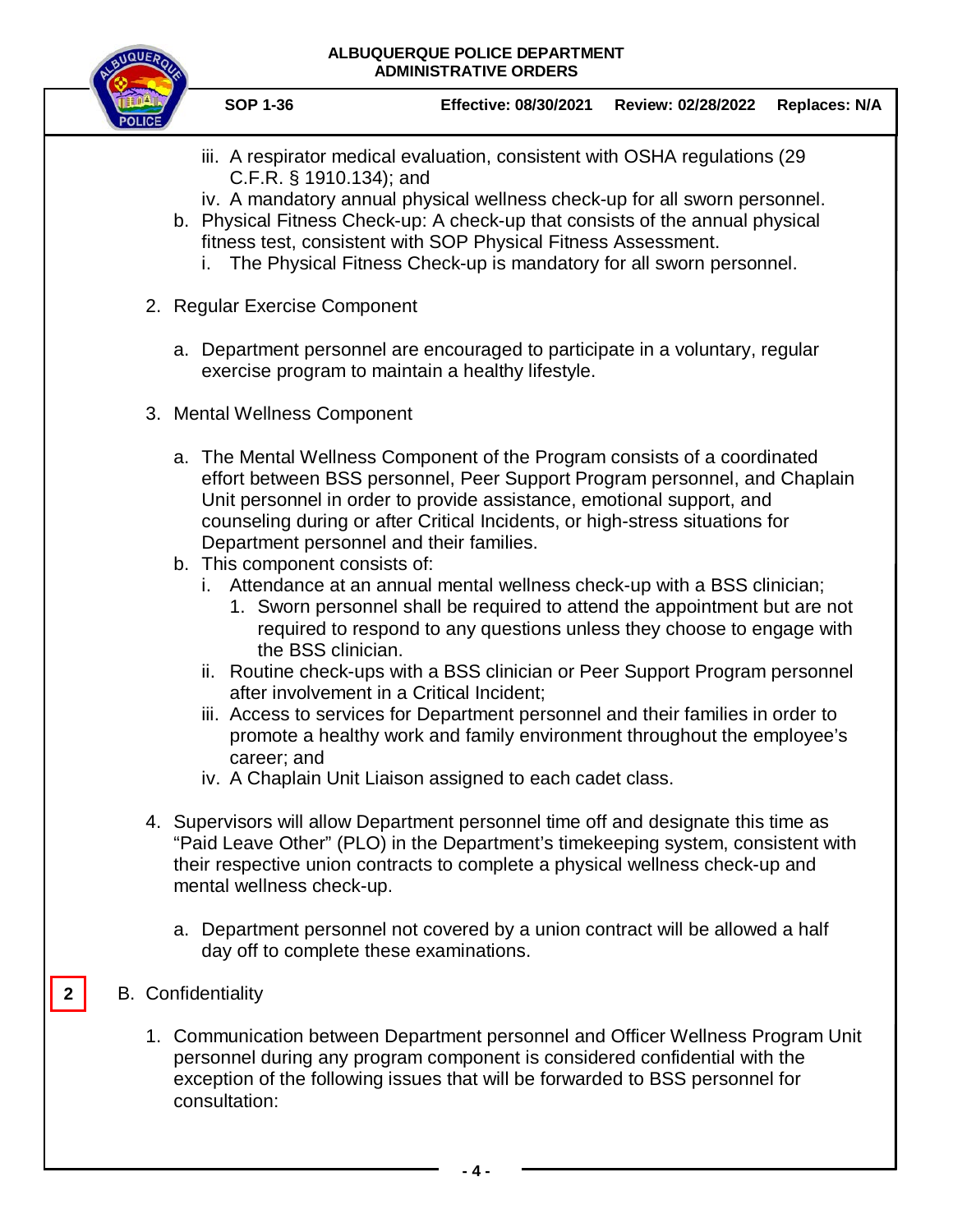

**SOP 1-36 Effective: 08/30/2021 Review: 02/28/2022 Replaces: N/A**

- a. A clear and substantial risk of imminent serious physical injury or death to oneself;
- b. A clear and substantial risk of imminent serious physical injury or death to others;
- c. A reasonable suspicion of child abuse;
- d. A reasonable suspicion of elder abuse; and/or
- e. When an employee requests their own information be released.
- 2. All medical information shall be kept confidential, consistent with federal, state, and local confidentiality laws, including the Health Insurance Portability and Accountability Act (HIPAA), and consistent with the requirements of SOP Behavioral Sciences Section, unless there is:
	- a. A medical determination that Department personnel be placed on a restricted duty, light duty, or non-duty status for treatment of a medical condition.
	- b. A medical diagnosis will not be shared with the chain of command without the employee's written consent.
		- i. The City's Employee Health Center provides the results of the physical wellness check-up to the BSS Medical Director for review.
- 3. Misuse of any information obtained through the Officer Wellness Program, including unauthorized disclosure of this information, shall be subject to discipline, up to and including demotion or termination from employment.

# **1-36-5 Regular Exercise Component**

- A. Regular Exercise Program
	- 1. The Department's Bureau Chiefs have the authority to mandate workout time as part of the employee's shift for a designated unit under their supervision.
	- 2. Qualifying exercise programs should be safe and consistent with ACSM recommendations, including a program that consists of aerobic and/or anaerobic conditioning a minimum of three (3) times per week for an average of one-hundredand-twenty (120) minutes per week.
	- 3. A regular exercise program is voluntary for all Department personnel, unless a Deputy Chief has mandated the workout as part of a unit's daily work schedule.
		- a. The Department will not penalize Department personnel for not participating in a voluntary, regular exercise program.

# **1-36-6 Mental Wellness Component**

- A. Mental Wellness Check-up
	- 1. Semi-annual Mental Wellness Check-up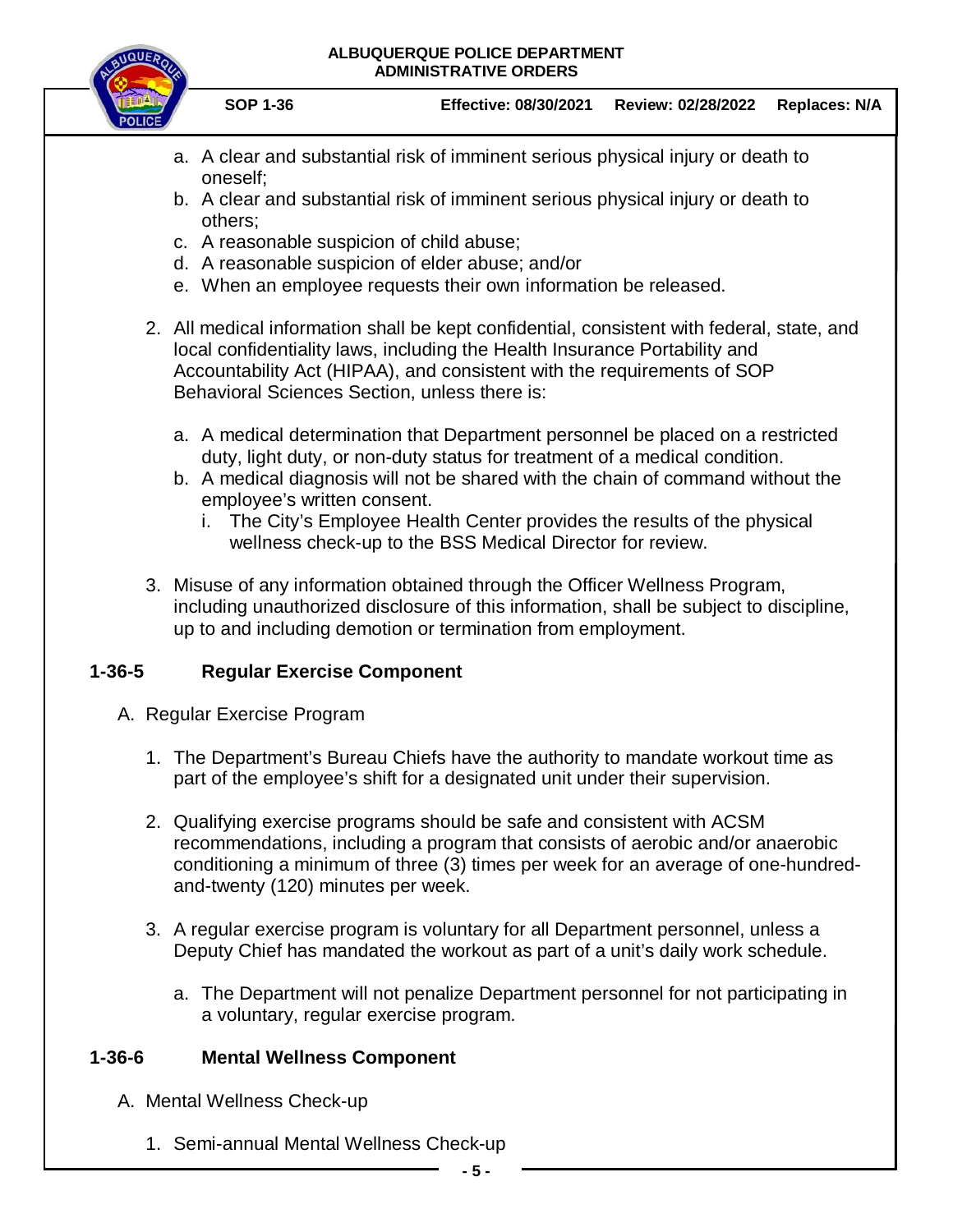

**SOP 1-36 Effective: 08/30/2021 Review: 02/28/2022 Replaces: N/A**

- a. Due to the high-stress nature of the crimes investigated, sworn personnel assigned to the following units are required to complete a mental wellness check-up semi-annually:
	- i. Child Exploitation Detail, which includes all sworn personnel at the rank of lieutenant or below; and
	- ii. Crimes Against Children Unit, which includes all sworn personnel at the rank of lieutenant or below.
- 2. Annual Mental Wellness Check-up
	- a. All sworn personnel, not specifically identified above, are required to complete a mental wellness check-up on an annual basis.
- B. Critical Incidents
	- 1. Critical Incidents can have lasting and often undetected effects on law enforcement personnel. In order to address the stress associated with law enforcement activities, the Department has designated certain events as Critical Incidents that require an outreach from either a BSS clinician or Peer Support Program personnel.
	- 2. A BSS clinician or Peer Support Program personnel will coordinate their response to Critical Incidents in order to provide support for the involved employee. A BSS clinician and Peer Support Program personnel will proactively respond to Critical Incidents, as follows:
		- a. Response to Tier 1 Critical Incident:
			- i. Mandated thirty (30) minute appointment with a BSS clinician;
			- ii. Additional support, consistent with SOP Behavioral Sciences Section (BSS); and
			- iii. Two (2) follow-up contacts that are made in-person, by phone, and/or by email, consistent with SOP Peer Support Program.
		- b. Response to Tier 2 Critical Incident:
			- i. Mandated thirty (30) minute appointment with a BSS clinician, consistent with SOP Behavioral Sciences Section (BSS);
				- 1. The Watch Commander/Section Head may waive this requirement;
				- 2. If waived, the Watch Commander/Section Head will provide justification for doing so to the Commander/Division Head; and
			- ii. Two (2) follow-up contacts that are made in-person, by phone, and/or by email, consistent with SOP Peer Support Program.
		- c. Response to Tier 3 Critical Incident:
			- i. Peer Support Program personnel will offer information about professional mental health support and available resources.
			- ii. Supervisors can mandate referrals to a BSS clinician if there are objectively observed difficulties at work related to mental health issues.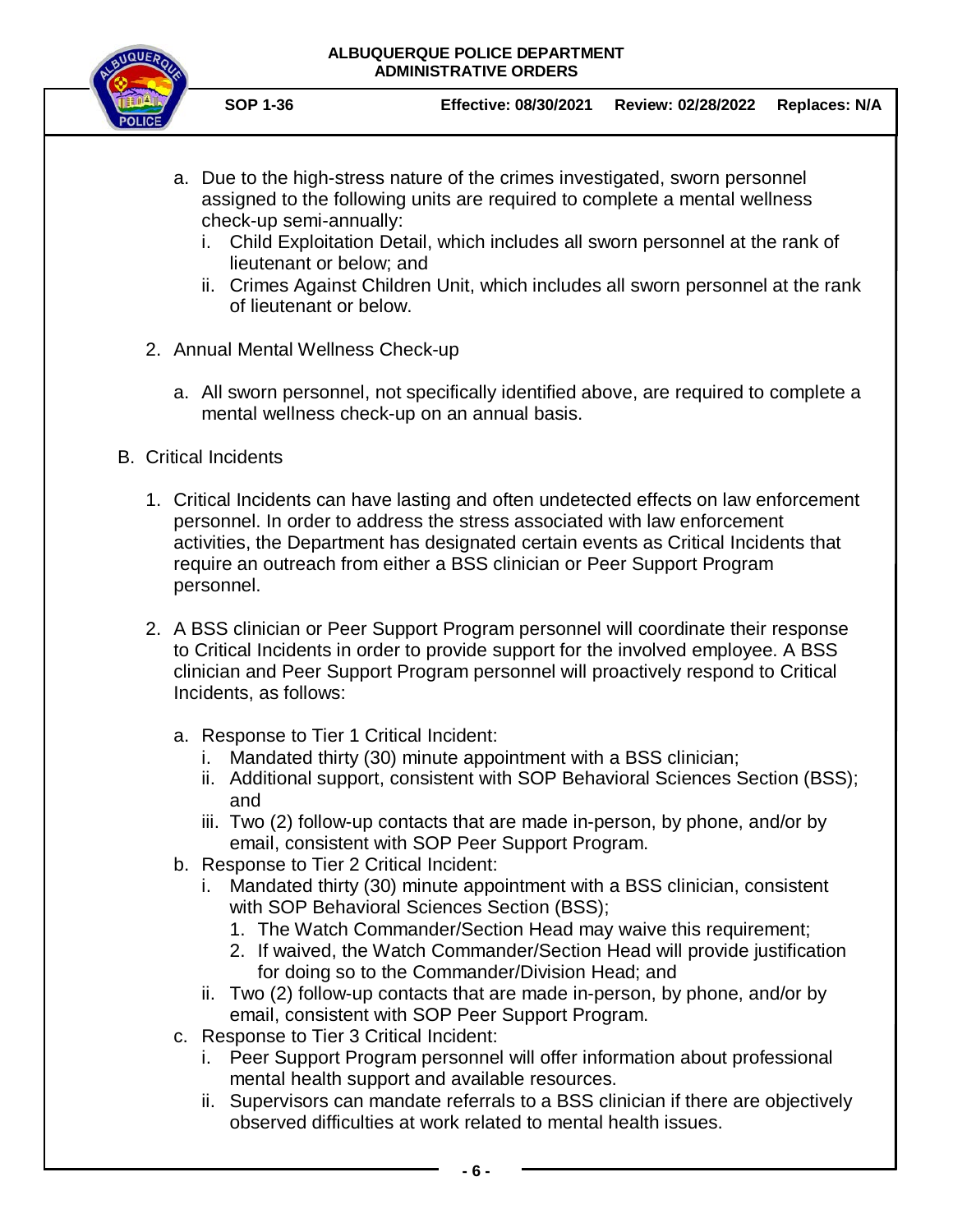|              |              |  |                                                                                                                                                                                                                      | ALBUQUERQUE POLICE DEPARTMENT<br><b>ADMINISTRATIVE ORDERS</b>                                                                                                                                                                                                                                                                                                                                                                                                                                                                             |                                                                                                                                                                                                                                                         |                      |  |  |  |  |
|--------------|--------------|--|----------------------------------------------------------------------------------------------------------------------------------------------------------------------------------------------------------------------|-------------------------------------------------------------------------------------------------------------------------------------------------------------------------------------------------------------------------------------------------------------------------------------------------------------------------------------------------------------------------------------------------------------------------------------------------------------------------------------------------------------------------------------------|---------------------------------------------------------------------------------------------------------------------------------------------------------------------------------------------------------------------------------------------------------|----------------------|--|--|--|--|
|              |              |  | <b>SOP 1-36</b>                                                                                                                                                                                                      | <b>Effective: 08/30/2021</b>                                                                                                                                                                                                                                                                                                                                                                                                                                                                                                              | Review: 02/28/2022                                                                                                                                                                                                                                      | <b>Replaces: N/A</b> |  |  |  |  |
| $1 - 36 - 7$ |              |  |                                                                                                                                                                                                                      | <b>Officer Wellness Program Incentives</b>                                                                                                                                                                                                                                                                                                                                                                                                                                                                                                |                                                                                                                                                                                                                                                         |                      |  |  |  |  |
|              |              |  |                                                                                                                                                                                                                      | A. The Officer Wellness Program Committee awards incentives in February and August,<br>for the previous two (2) quarters of each calendar year, as follows:                                                                                                                                                                                                                                                                                                                                                                               |                                                                                                                                                                                                                                                         |                      |  |  |  |  |
|              |              |  |                                                                                                                                                                                                                      | one-hundred-and-twenty (120) minutes per week.                                                                                                                                                                                                                                                                                                                                                                                                                                                                                            | 1. Department personnel who have fully participated in the Officer Wellness Program<br>will receive ten (10) hours of TOBANK time for each quarter, provided they have<br>completed an average of three (3) exercise sessions per week for a minimum of |                      |  |  |  |  |
|              |              |  | regular exercise program.                                                                                                                                                                                            | a. Department personnel who have a mandated workout time as part of their<br>normal duty hours will not be eligible to receive additional incentives for a                                                                                                                                                                                                                                                                                                                                                                                |                                                                                                                                                                                                                                                         |                      |  |  |  |  |
|              |              |  |                                                                                                                                                                                                                      | 2. Department personnel can earn an additional five (5) hours of TOBANK per quarter<br>for completing a Department-approved mindfulness/stress reduction program.                                                                                                                                                                                                                                                                                                                                                                         |                                                                                                                                                                                                                                                         |                      |  |  |  |  |
|              | $1 - 36 - 8$ |  | <b>Department Personnel Responsibilities for Incentives</b>                                                                                                                                                          |                                                                                                                                                                                                                                                                                                                                                                                                                                                                                                                                           |                                                                                                                                                                                                                                                         |                      |  |  |  |  |
| 6            |              |  |                                                                                                                                                                                                                      | A. Physical Wellness Check-up Requirements                                                                                                                                                                                                                                                                                                                                                                                                                                                                                                |                                                                                                                                                                                                                                                         |                      |  |  |  |  |
|              |              |  |                                                                                                                                                                                                                      | 1. All sworn personnel shall schedule their physical wellness check-up through the<br>Employee Health Center during their birth month.                                                                                                                                                                                                                                                                                                                                                                                                    |                                                                                                                                                                                                                                                         |                      |  |  |  |  |
|              |              |  | January 1, 2023.                                                                                                                                                                                                     | 2. Sanctions for the Physical Wellness Check-up requirements will be waived until                                                                                                                                                                                                                                                                                                                                                                                                                                                         |                                                                                                                                                                                                                                                         |                      |  |  |  |  |
| N/A          | В.           |  | Regular Exercise Program Requirements                                                                                                                                                                                |                                                                                                                                                                                                                                                                                                                                                                                                                                                                                                                                           |                                                                                                                                                                                                                                                         |                      |  |  |  |  |
|              |              |  | 1. Department personnel are responsible for verifying they have completed the<br>required elements of the Officer Wellness Program to receive the incentives<br>outlined in this Standard Operating Procedure (SOP). |                                                                                                                                                                                                                                                                                                                                                                                                                                                                                                                                           |                                                                                                                                                                                                                                                         |                      |  |  |  |  |
|              |              |  |                                                                                                                                                                                                                      | 2. Department personnel will upload documentation to verify completion of the Officer<br>Wellness Program via the approved Officer Wellness Program portal.                                                                                                                                                                                                                                                                                                                                                                               |                                                                                                                                                                                                                                                         |                      |  |  |  |  |
|              |              |  |                                                                                                                                                                                                                      | 3. Regular exercise routines will be documented by either:                                                                                                                                                                                                                                                                                                                                                                                                                                                                                |                                                                                                                                                                                                                                                         |                      |  |  |  |  |
|              |              |  | Wellness Program webpage portal.<br>the log:                                                                                                                                                                         | a. Exercise tracking programs, such as a smartwatch, which can be uploaded via<br>the link in the Officer Wellness Program portal; or<br>b. Manually completing an exercise log by using the Presbyterian Healthcare<br>Services' Wellness at Work portal, which can be accessed through the Officer<br>i. For exercise routines that do not allow Department personnel to wear a<br>smartwatch during the exercise (e.g., boxing or martial arts training),<br>Department personnel will include the following in the comment section of |                                                                                                                                                                                                                                                         |                      |  |  |  |  |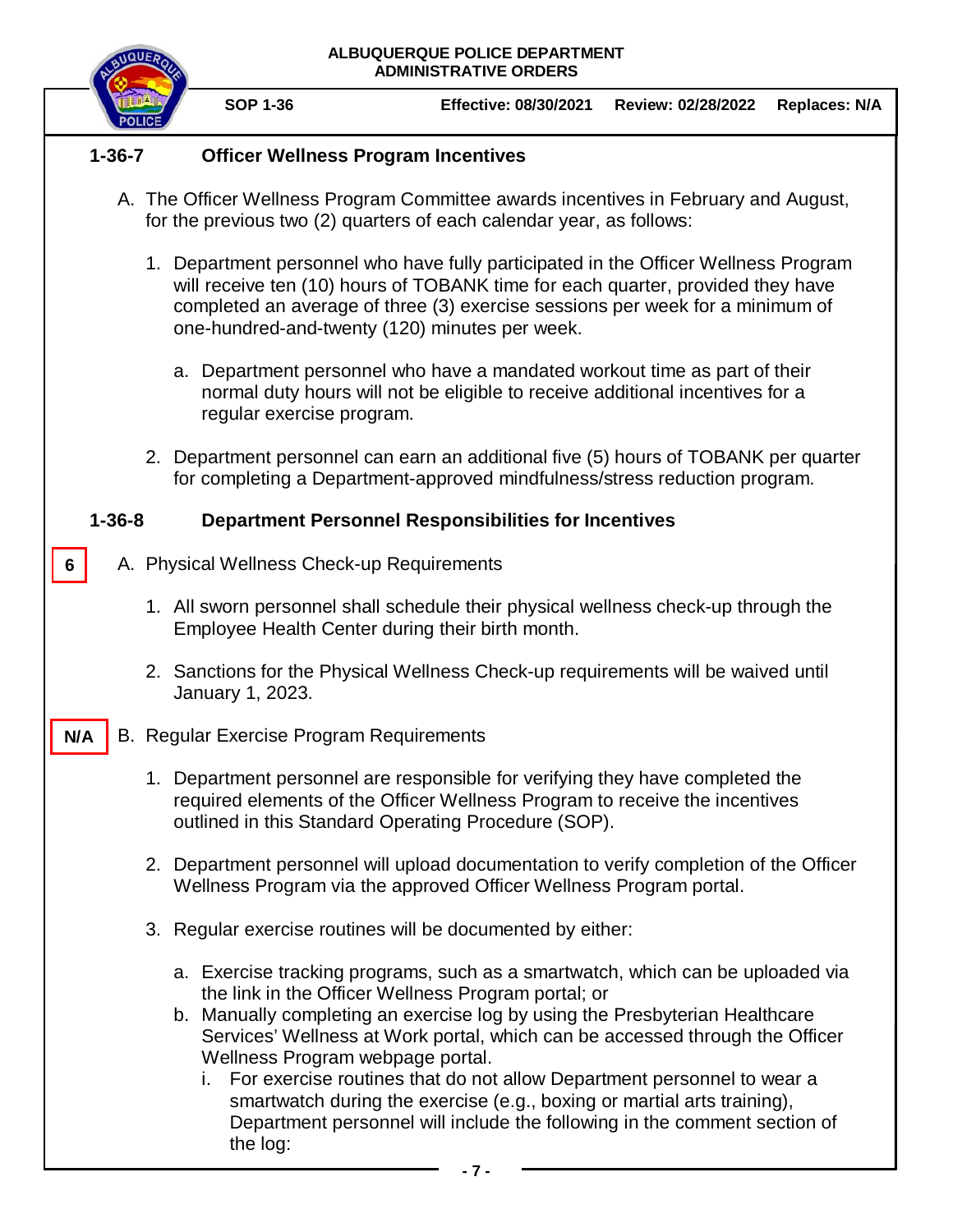|              |                                                                                                                                                                                                  | ALBUQUERQUE POLICE DEPARTMENT<br><b>ADMINISTRATIVE ORDERS</b>                                                                                                                                                                                                                                                                                                                                                                                                        |                                                                         |                    |                      |  |  |  |
|--------------|--------------------------------------------------------------------------------------------------------------------------------------------------------------------------------------------------|----------------------------------------------------------------------------------------------------------------------------------------------------------------------------------------------------------------------------------------------------------------------------------------------------------------------------------------------------------------------------------------------------------------------------------------------------------------------|-------------------------------------------------------------------------|--------------------|----------------------|--|--|--|
|              |                                                                                                                                                                                                  | <b>SOP 1-36</b>                                                                                                                                                                                                                                                                                                                                                                                                                                                      | <b>Effective: 08/30/2021</b>                                            | Review: 02/28/2022 | <b>Replaces: N/A</b> |  |  |  |
|              |                                                                                                                                                                                                  | 1. Class/school name;<br>2. Instructor's name; and                                                                                                                                                                                                                                                                                                                                                                                                                   | 3. A contact phone number or e-mail address for the gym/fitness center. |                    |                      |  |  |  |
| 6.           | C. Mental Wellness Program Requirements<br>1. All sworn personnel are required to schedule their mental wellness check-up as<br>follows:                                                         |                                                                                                                                                                                                                                                                                                                                                                                                                                                                      |                                                                         |                    |                      |  |  |  |
|              | a. Semi-annual mental wellness check-ups are every six (6) months, based on<br>their birth month; and<br>b. Annual mental wellness check-up are each calendar year, during their birth<br>month. |                                                                                                                                                                                                                                                                                                                                                                                                                                                                      |                                                                         |                    |                      |  |  |  |
|              | 2. Sworn personnel shall schedule the mental wellness check-up by contacting BSS.                                                                                                                |                                                                                                                                                                                                                                                                                                                                                                                                                                                                      |                                                                         |                    |                      |  |  |  |
|              | a. Sworn personnel are required to attend the appointment and sign-in on the BSS<br>log sheet.                                                                                                   |                                                                                                                                                                                                                                                                                                                                                                                                                                                                      |                                                                         |                    |                      |  |  |  |
|              | 3. Sanctions for the Mental Wellness Program requirements will be waived until<br>January 1, 2023.                                                                                               |                                                                                                                                                                                                                                                                                                                                                                                                                                                                      |                                                                         |                    |                      |  |  |  |
| $1 - 36 - 9$ |                                                                                                                                                                                                  |                                                                                                                                                                                                                                                                                                                                                                                                                                                                      | <b>Officer Wellness Program Committee</b>                               |                    |                      |  |  |  |
|              | A. The Officer Wellness Program Committee consists of several members.                                                                                                                           |                                                                                                                                                                                                                                                                                                                                                                                                                                                                      |                                                                         |                    |                      |  |  |  |
|              |                                                                                                                                                                                                  |                                                                                                                                                                                                                                                                                                                                                                                                                                                                      | 1. The following personnel will be permanent members of the Committee:  |                    |                      |  |  |  |
|              |                                                                                                                                                                                                  | a. Executive Staff: Deputy Chief of Police, Accountability and Analytics Bureau;<br>b. The BSS Medical Director or their designee;<br>c. The Department's Physical Wellness Coordinator;<br>d. The Peer Support Program Coordinator (PSPC);<br>e. The Chaplain Unit Coordinator;<br>f. The Performance Evaluation and Management System (PEMS) Section<br>Lieutenant or their designee; and<br>g. An Albuquerque Police Officers' Association (APOA) representative. |                                                                         |                    |                      |  |  |  |
|              | 2. On an annual basis, the Deputy Chief from each of the Department's bureaus will<br>appoint a representative to serve as an advisor to the Committee, as follows:                              |                                                                                                                                                                                                                                                                                                                                                                                                                                                                      |                                                                         |                    |                      |  |  |  |
|              |                                                                                                                                                                                                  | a. Investigative Bureau representative;<br>b. Special Operations Bureau representative;<br>c. Field Services Bureau representative; and<br>d. Management Services and Support Bureau representative.                                                                                                                                                                                                                                                                 |                                                                         |                    |                      |  |  |  |
|              |                                                                                                                                                                                                  |                                                                                                                                                                                                                                                                                                                                                                                                                                                                      | of Albuquerque Detter Health representative move attend en an advisor t |                    |                      |  |  |  |

3. A City of Albuquerque Better Health representative may attend as an advisor to the Committee.